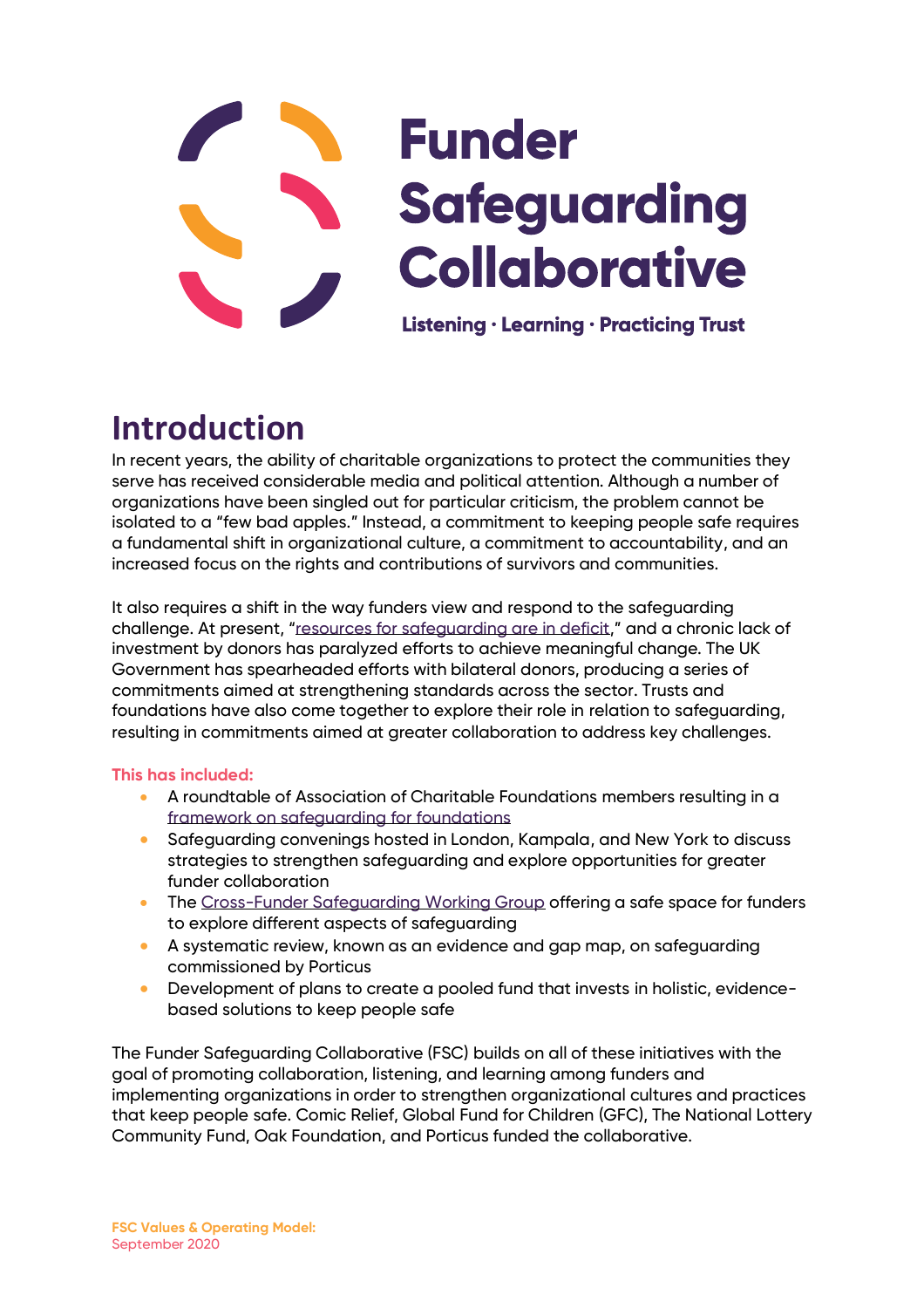

## **Vision and Values**

#### **Our Vision**

A world where funders and organizations collaborate to advance cultures and practices that ensure the safety of the people they serve.

#### **Our Mission**

To promote collaboration, listening, and learning among funders and the organizations they fund to develop organizational cultures and practices that increase the safety of people participating in their initiatives.

#### **Our Values**

- Safety
- Partnership
- Shifting power
- Listening and learning
- Trust

#### **Why We Exist**

We believe that funders have a role in supporting implementing organizations to strengthen organizational cultures and practices to keep people safe, and that we need a space to come together to harmonize approaches. We know that locally led approaches to keep people safe work, and that groups need support that is truly tailored to their contexts. FSC does not see itself as a standard setting body, but as a catalyst, not demanding conformity to rules, but supporting localized initiatives that develop according to local realities and lived experiences.

#### **What We Do**

- Forge collaboration among funders to accelerate shared learning and influence the harmonization of policies, reporting structures, and priorities.
- Commission and share research on safeguarding practices globally.
- Engage organizations both funders and practitioners representing perspectives outside the Global North.
- Catalyze networks of practitioners committed to advancing safeguarding practices.
- Harmonize safeguarding cultures and practices among funders and their grantee partners.
- Pool funding to support locally led initiatives to advance safeguarding.
- Offer holistic solutions for funders seeking high-quality, flexible, and affordable safeguarding expertise through the Policy to Practice Exchange. (Further information is included below.)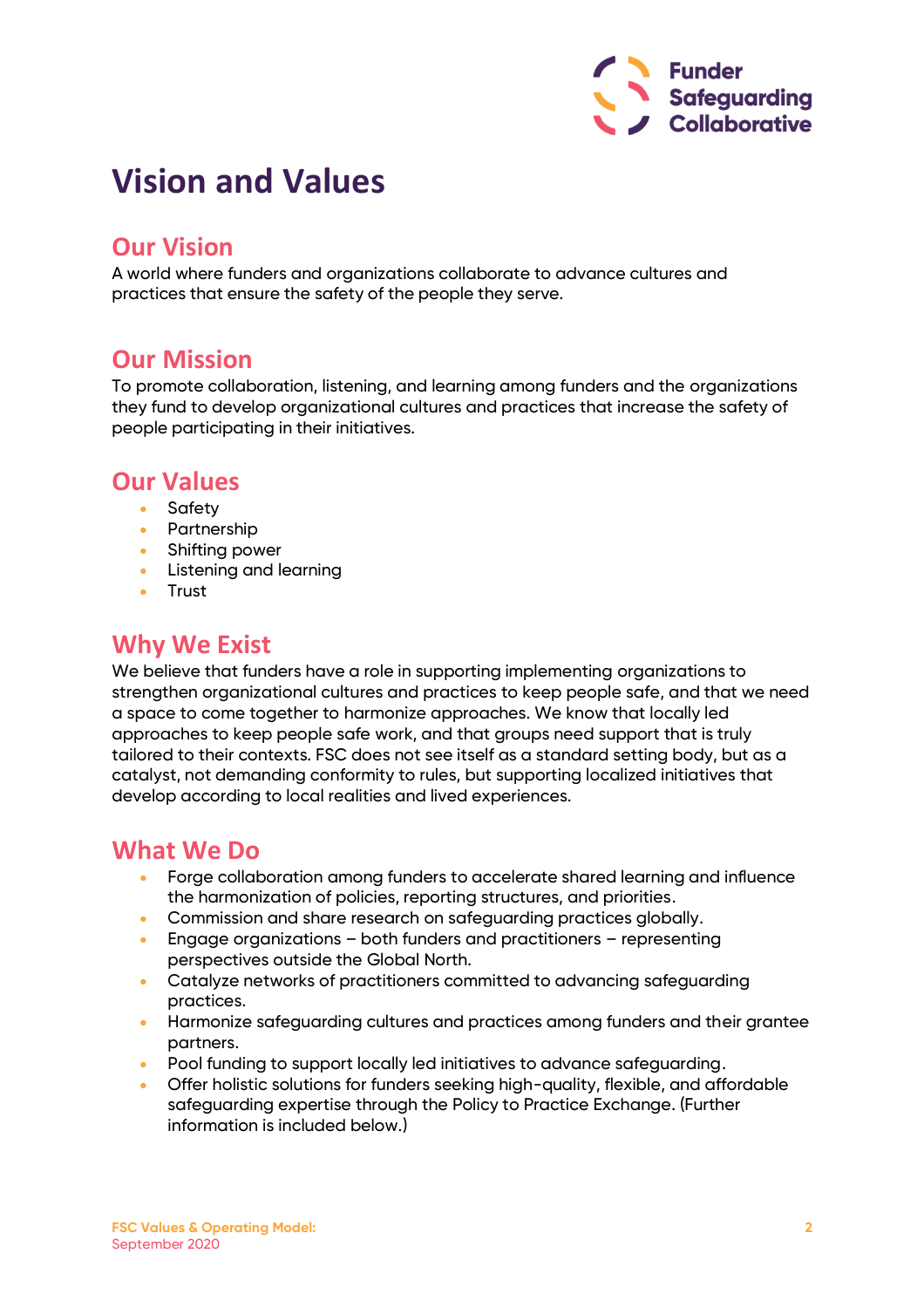

#### **How We Do It**

- Take context into account by drawing on the expertise of practitioners, survivors, and those with lived experience.
- Value the time and resources organizations spend on improving and adapting their safeguarding practices.
- Advance the work together and arrive at decisions by consensus.
- Welcome collaborators and unique voices to the conversation.
- Honor each other's perspectives, and ensure all are heard.
- Create an environment of safety for sharing struggles openly.
- Prioritize learning and share learning openly.
- Recognize that holistic, sustainable solutions will require ongoing commitment, investment, and engagement from diverse stakeholders.

## **Collaborative Operating Model**

The founding members of the collaborative are grantmaking organizations brought together by a shared commitment to a safer world for all, as well as an understanding that there is much we can do together to support the journey to get there. We believe that safe practices need to be a core part of the culture and practice of any organization.

The collaborative is in its early stages: it has five founding members with the overarching purpose of keeping people safe through information sharing and networking, alignment and harmonization among funders and their grantee partners, and pooling funds to support locally led initiatives to advance safeguarding globally.

FSC aims to provide a safe space for funders and other entities to explore ways to draw and build on existing #shiftthepower work and to amplify this by focusing on safeguarding. We know there is much work to be done: no one has finished their safeguarding journey, and no one has it all figured out. As a collaborative, we made a commitment to think big, start small. We want to make an impact, learn, adapt – and go again.

New members are welcome, and we are actively seeking groups to join from all over the world. Diverse membership helps ensure that the collaborative has understanding and awareness of locally led safeguarding approaches and experiences, as well as that the hardest-to-reach spaces are represented in the achievement of our mission.

#### **Operating Model**

As founding members, Comic Relief, Global Fund for Children, The National Lottery Community Fund, Oak Foundation, and Porticus operate the collaborative as a consortium bound by a memorandum of understanding within a steering committee model that has equal collective membership. As the collaborative grows, a smaller, strategic group may evolve in order to make some decisions quickly.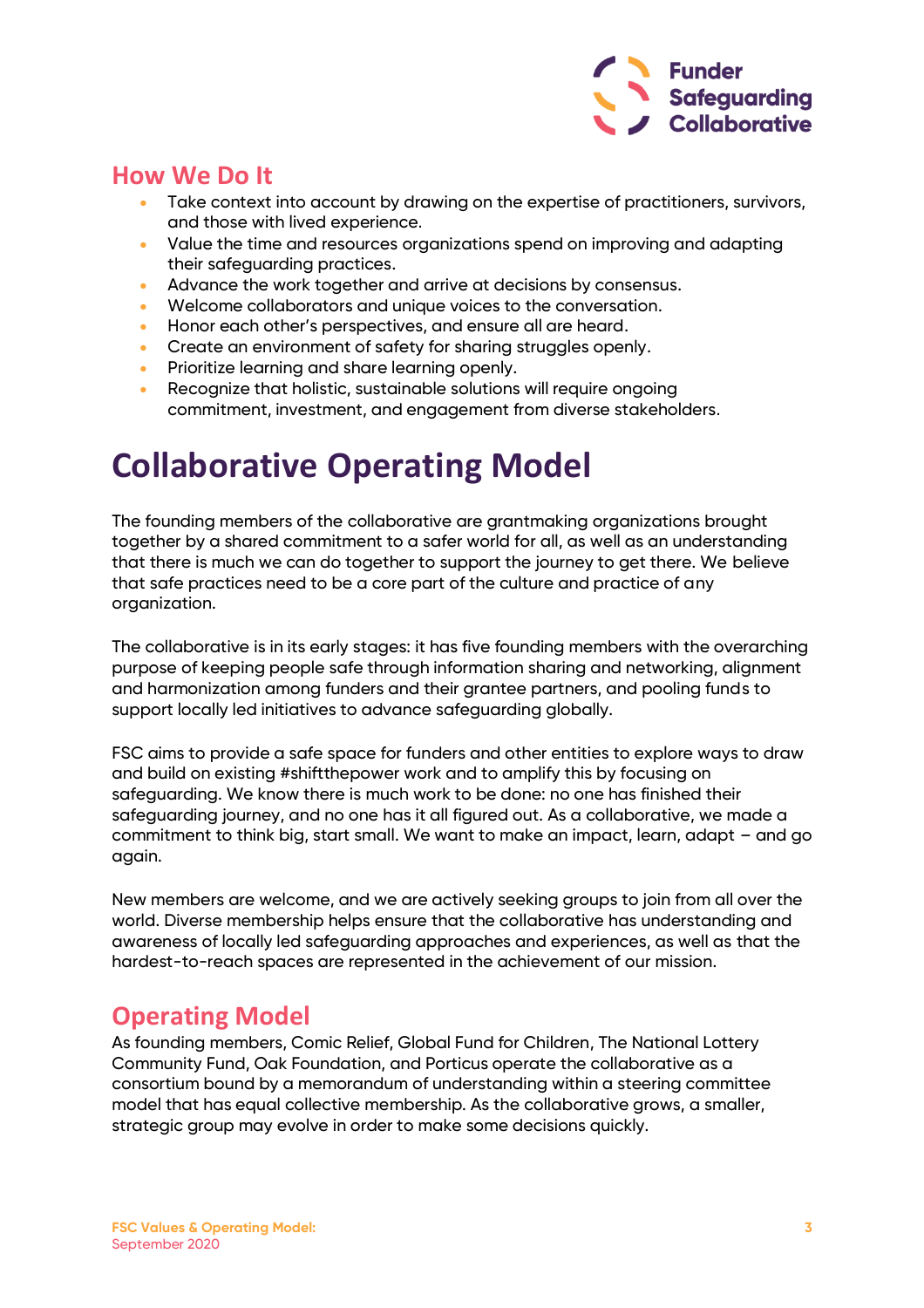

Global Fund for Children currently serves as FSC's development lead, designing key documents, recruiting new members, chairing meetings, and acting as the central financial and reporting entity. FSC welcomes all funders to join who share the following principles and are committed to working together to put them into practice.

#### **Membership Categories**

The collaborative is open to funders, NGOs, researchers, and other practitioners with diverse thematic and geographical priorities who are interested in sharing information, aligning strategically, and – where relevant – pooling funding. We will make proactive efforts to ensure the participation and contributions of individuals with lived experience and representatives from communities served by the programs funded. **We actively seek members from the Global South.**

All members will sign a memorandum of understanding (MOU) when they join the collaborative, with terms appropriate for their membership category. The Steering Committee recognizes that not all new members will have established safeguarding protocols internally. We see this as an opportunity to support and offer resources to those who wish to join and develop at the same time. New members without baseline safeguarding practices are welcome, and current members will support them in their journey to establish safeguarding norms and processes.

We all continue to learn in this space and see this element as a core feature of achieving the mission of the collaborative. **We respect all members, regardless of their experience in safeguarding, their size, or their budget.**

#### **What Members Are Expected to Bring, Gain & Contribute**

- Openness to learning from others in the collaborative.
- Someone excited to dedicate time to meaningful collaboration.
- Frank and thoughtful input into the strategic direction of the collaborative.
- Enthusiasm for sharing safeguarding resources that help the wider community.
- Commitment to promoting, sharing, and contributing to the collaborative's work.
- Access to trusted people and organizations working globally to keep people safe.
- Willingness to exert influence in key spaces: development aid agencies, INGOs, foundations, corporations, governments, the media, etc.

The founding members have identified four types of membership: Steering Committee, Funding, Network, and Advisory Board. Steering Committee members will accept new members by consensus.

- **Steering Committee Members** make key decisions by consensus and look after the operations of the collaborative; they serve as central figures in securing funding for the work.
- **Funding Members** provide funding to support the work, but do not take an active role in the day-to-day work of the collaborative.
- **Network Members** are aligned with and believe in the work, contributing through expertise, convening, and/or dissemination of the work.
- **Advisory Board Members** share key skills and perspectives to advise the collaborative on specific topics and to provide an external check on how the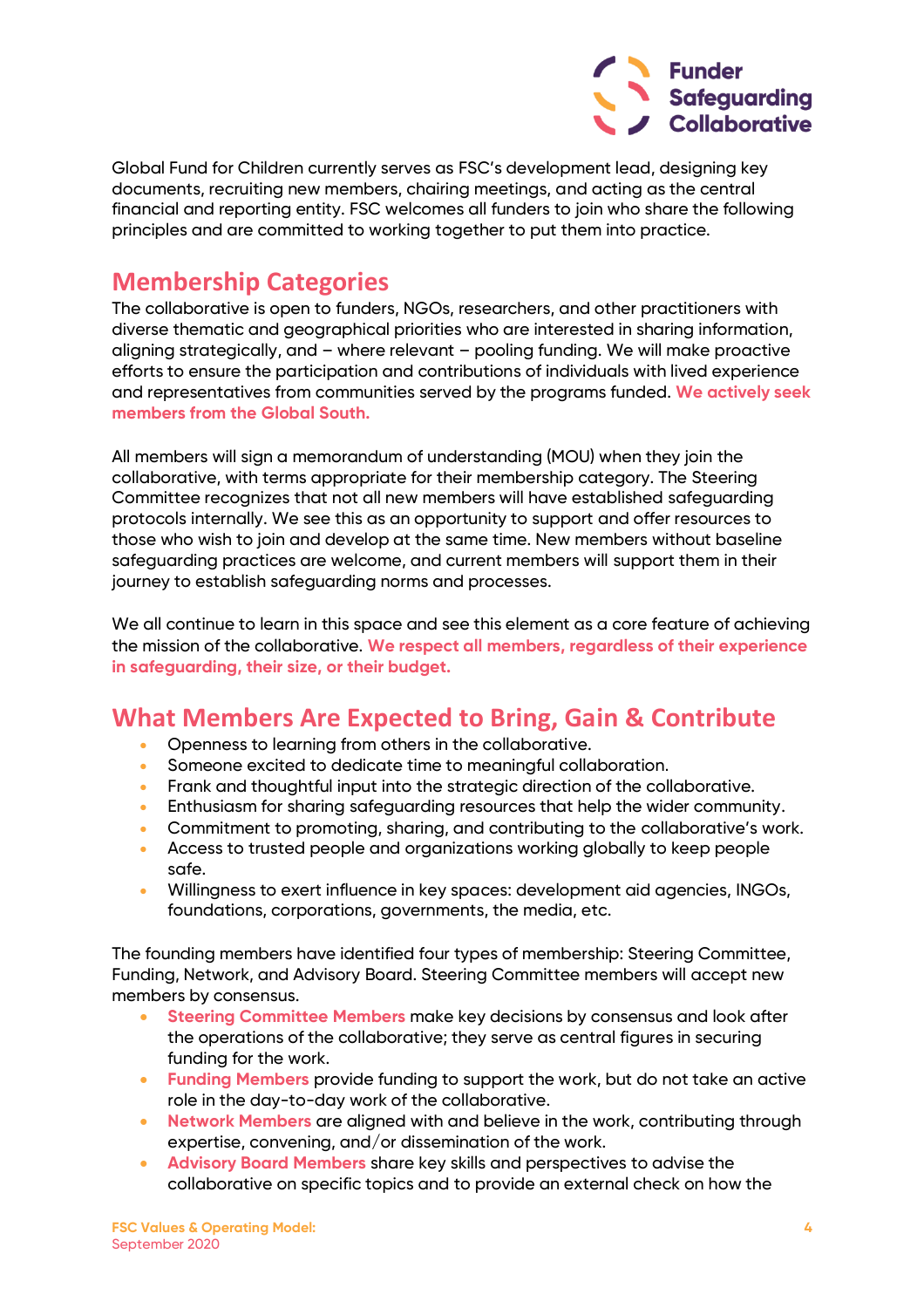

work is taking shape; they represent diverse geographies, lived experiences, and expertise.

#### **New Member Process**

- 1. Participate in an in-person/video meeting with a small group of core members.
- 2. Review and sign an MOU according to your membership category.
- 3. Receive your membership confirmation letter and welcome information.
- 4. Join the collaborative! This includes immediate access to shared resources, an invitation to join learning forums, and collaboration with ambitious and energized funders who cannot wait to welcome you.

#### **Financial Model**

The collaborative gives funders the opportunity to invest in evidence-informed initiatives that offer the possibility for sustained change. The founding members aim to recruit new members to add funds to the pool available every year to make safeguarding grants and to fund the work of the collaborative itself.

There is no minimum financial contribution required to become an FSC member, and it is not anticipated that every member will contribute every year, or at all. (See membership categories above.) Those that can make multiyear commitments are encouraged to do so, and to articulate these funding commitments as part of their membership MOU. Of the funds raised, a portion will further the collaborative's mission (through information sharing, networking, communication, and research); a portion will support the collaborative's operations (through convening, fund management, local intermediary selection, and donor relations); and the largest portion will fund local intermediaries, convenings, research, and other activities as decided by the collaborative. In Year One, there is approximately £450,000 available.

Country- or region-specific grantmaking will be managed, where possible, by aligned intermediary organizations within the country or region where the grants will be made.

| <b>FSC Development &amp;</b><br>Operations** | <b>FSC Activities</b>                                                        | <b>Local Grantmaking</b><br>$(Uganda)***$ |
|----------------------------------------------|------------------------------------------------------------------------------|-------------------------------------------|
| £50,000**                                    | £100.000<br>£26,000 for research funded by Elevate<br>Children Funders Group | £300,000                                  |

### **Year One Nominal Budget\***

\* Top-level summary for the purposes of this document.

\*\* £36,604 already committed to and received by GFC.

\*\*\* Includes costs for local intermediary.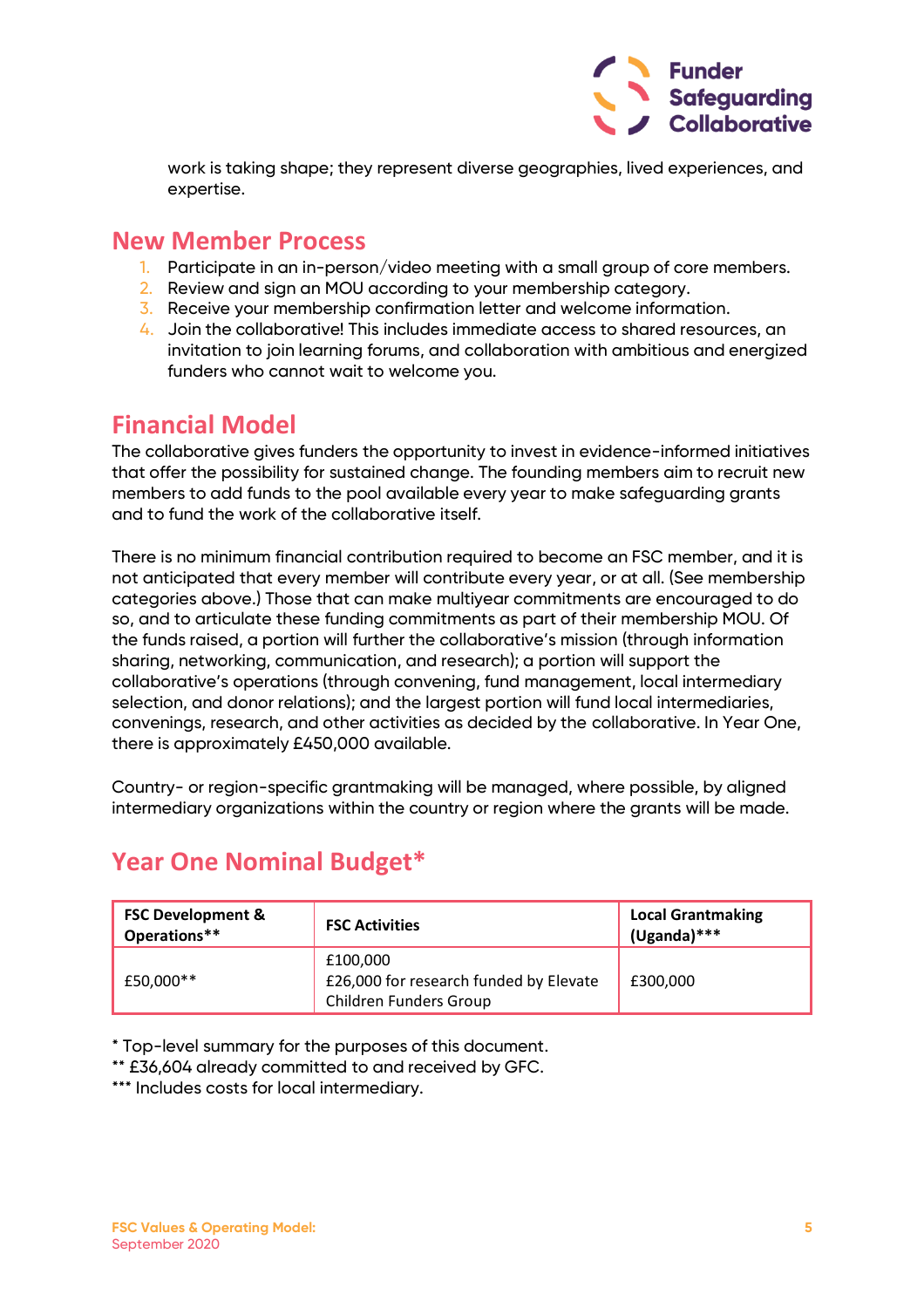

#### **Consensus**

The members of the collaborative work within a consensus decision-making framework. According to [Seeds for Change,](https://www.seedsforchange.org.uk/shortconsensus) consensus decision-making is a creative and dynamic way of reaching agreement among all members of a group. Instead of simply voting on an item and having the majority of the group decide, a consensus group commits to finding solutions that everyone actively supports or at least can live with. This ensures that all opinions, ideas, and concerns are taken into account. By listening closely to its members, the collaborative aims to develop proposals that work for everyone.

Consensus means overwhelming agreement. In addition, it is important that consensus be the product of a good-faith effort to meet the interests of all stakeholders. The key indicator of whether a consensus has been reached is whether **everyone agrees they can live with the final proposal, after every effort has been made to meet any outstanding interests.** Consensus is neither compromise nor unanimity. Consensus aims to go further by weaving together everyone's best ideas and most important concerns – a process that often results in surprising and creative solutions, inspiring both the individual and the group as whole.

#### **Conflict of Interest**

We recognize there may be conflict of interest throughout the membership of this collaboration. Conflicts of interest can inhibit open discussions and may result in interested persons taking irrelevant considerations into account or making decisions that are not in the collaborative's best interests. They can also damage the collaborative's reputation if it appears that personal interests or loyalties influence members' decision-making within the collaborative. All members must therefore be aware of the possibility that they, or other members, could be affected by a conflict of interest. We ask new members to sign a conflict of interest policy along with the MOU.

#### **Contact**

**Want to know more?** We would love to tell you more about FSC. Please get in touch with the collaborative: [uktrust@globalfundforchildren.org](mailto:uktrust@globalfundforchildren.org).